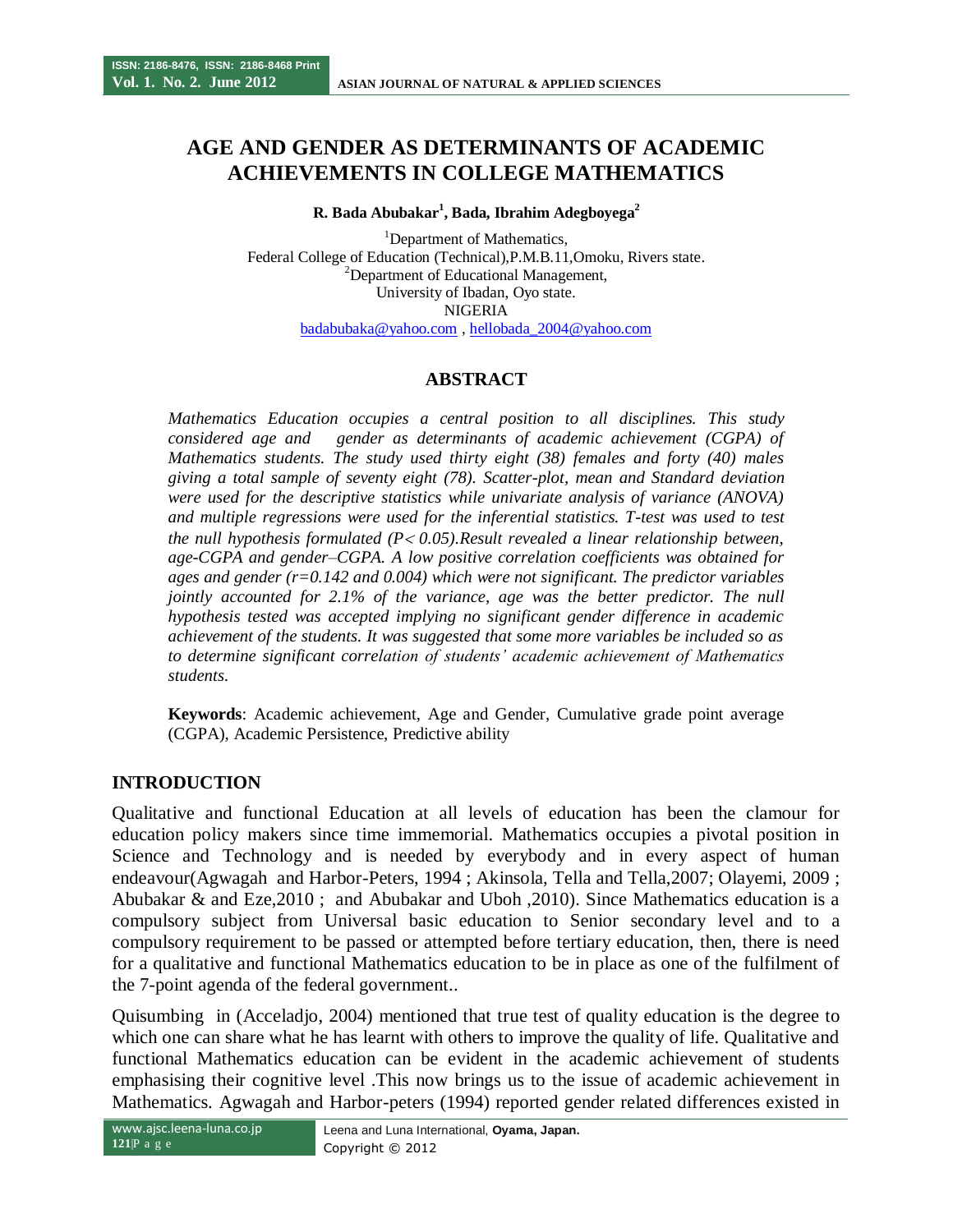Mathematics learning and achievement. Busch (1995) reported female students have significantly lower self-efficacy than males with respect to Mathematics related and other traditionally male dominated subjects including Computer. Other researches on interrelationship of gender and Mathematics have reported no significant gender difference in academic achievement in Mathematics (Abubakar and Eze, 2010; Grassi, 2004 and Witt-Rose 2003).Another observable trait Age has been reported to have significant influence on achievement in Mathematics. Agwagah and Harbor-Peter (1994) have reported that little differences are identified between males and females in Mathematics achievement at ages 9 through 13 years but at age 17, females perform poorer than the males. Tenzin (2002) reported that younger students outperformed their peers in Mathematics, English, HCG, Science and overall scores while older students achieved at a higher level than the younger ones.

Hence, this current study is designed to assess the significant relationship of both age and gender on academic achievement of Mathematics students at Federal college of Education (Technical), Omoku, Rivers state. Specifically, it will ascertain which variable gives a better percentage of variance to the academic achievement of the students.

### **STATEMENT OF THE PROBLEM**

Development of human capital is a strong tool for a Nation's growth. A qualitative and functional education is an essential ingredient to rebuild human capital in a Nation. Mathematics education stands central to all courses, hence the all-important need to focus on the quality of Education which is evident in the academic achievements of students. Several factors affect Academic achievements, they include gender and age. So, the Problems are how the effect of these two variables does: age and gender contribute to the academic achievement of Mathematics students?

### **PURPOSE OF THE STUDY**

The purpose of this study was to determine if there were significant relationship and contributory effect of gender and age on the academic achievement of Mathematics students. Also, the effect of gender on academic achievement in Mathematics was ascertained.

### **Research Questions**

- 1. Are there any relationship between gender, age and academic achievement of Mathematicsstudents?
- 2. What is the individual contribution of each of the two predictor variables: gender and age to students' performance?
- 3. What is the combined contribution of the two predictor variable to students' academic in Mathematics?

### **Research Hypothesis**

 $H<sub>01</sub>$ :There is no significant difference in the academic performance of female and male mathematics students of F.C.E. (Tech.),Omoku in 2007/08 session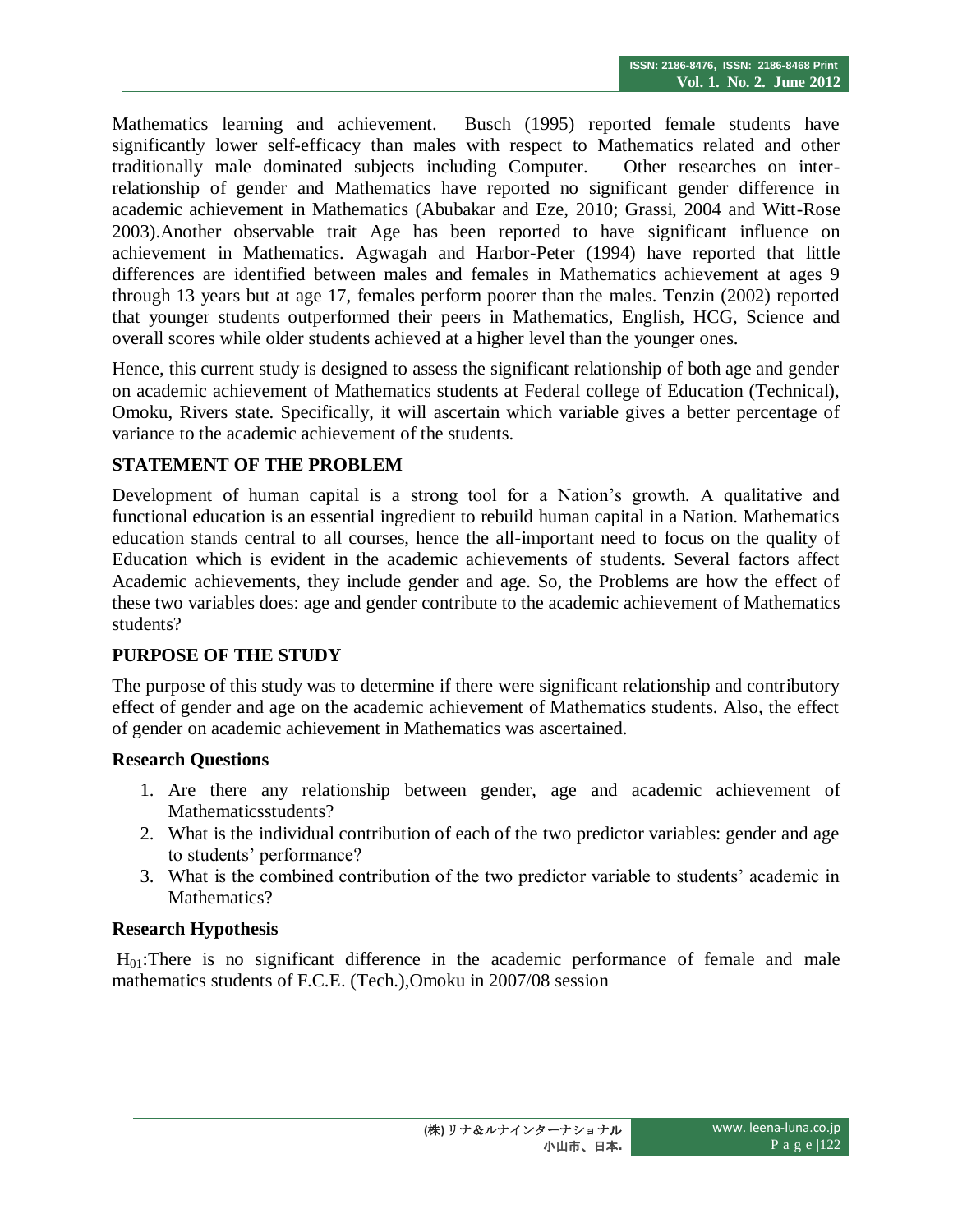#### **METHODS**

#### **Research Design**

The study is a non-experimental type hence used expo-factor design.

#### **Population and Sample**

The population of this study comprised all the Mathematics students in the School of Science at the Federal College of Education (Technical),Omoku, Rivers state ,south-south Nigeria. From the population, the academic session of 2007/08 was used for this study. The sample consists of seventy-eight 78 students made up of forty (40) males and thirty-eight (38) females spanning NCE I,II and III academic levels.

#### **Materials/Data Collection**

The college approved cumulative grade point average CGPA result that reflects the overall academic performance for the session for each student was obtained from the records of the department. Each student's age and gender were obtained from the School of Science Education records and the admissions unit of the college.

#### **Procedure and Data Analysis**

The age, gender and CGPA of each student were entered into a database. The statistical Package SPSS was used for the comparative analyses. Mean, standard deviation, and scatter plot were utilised for the descriptive statistics. Inferential statistics was established using bivariate correlation, univariate analysis of variance (ANOVA),t-test and multiple regression analysis. The scatter plot of the variables revealed a linear relationship, hence Pearson correlation was used to determine the significance of the relationship of age -CGPA and between gender-CGPA.T-test was used to test the hypothesis formulated for the study .Level of statistical significance was set at  $\alpha = 0.05$ 

### **RESULTS**

Results are as presented below

#### **Research Question 1**

Are there any relationship between gender, age and academic achievement in Mathematics?

| <b>Variables</b> | <b>CGPA</b> | Age   | Gender |  |
|------------------|-------------|-------|--------|--|
| <b>CGPA</b>      |             |       |        |  |
| Age              | 0.142       |       |        |  |
| Gender           | 0.004       | 0.151 |        |  |

**Table 1: Correlation matrix of age, gender and CGPA**

Result from Table 1 revealed that both Age and Gender correlated positively with CGPA, hence they both have predictive validity on CGPA. The correlation coefficients however, were not significant.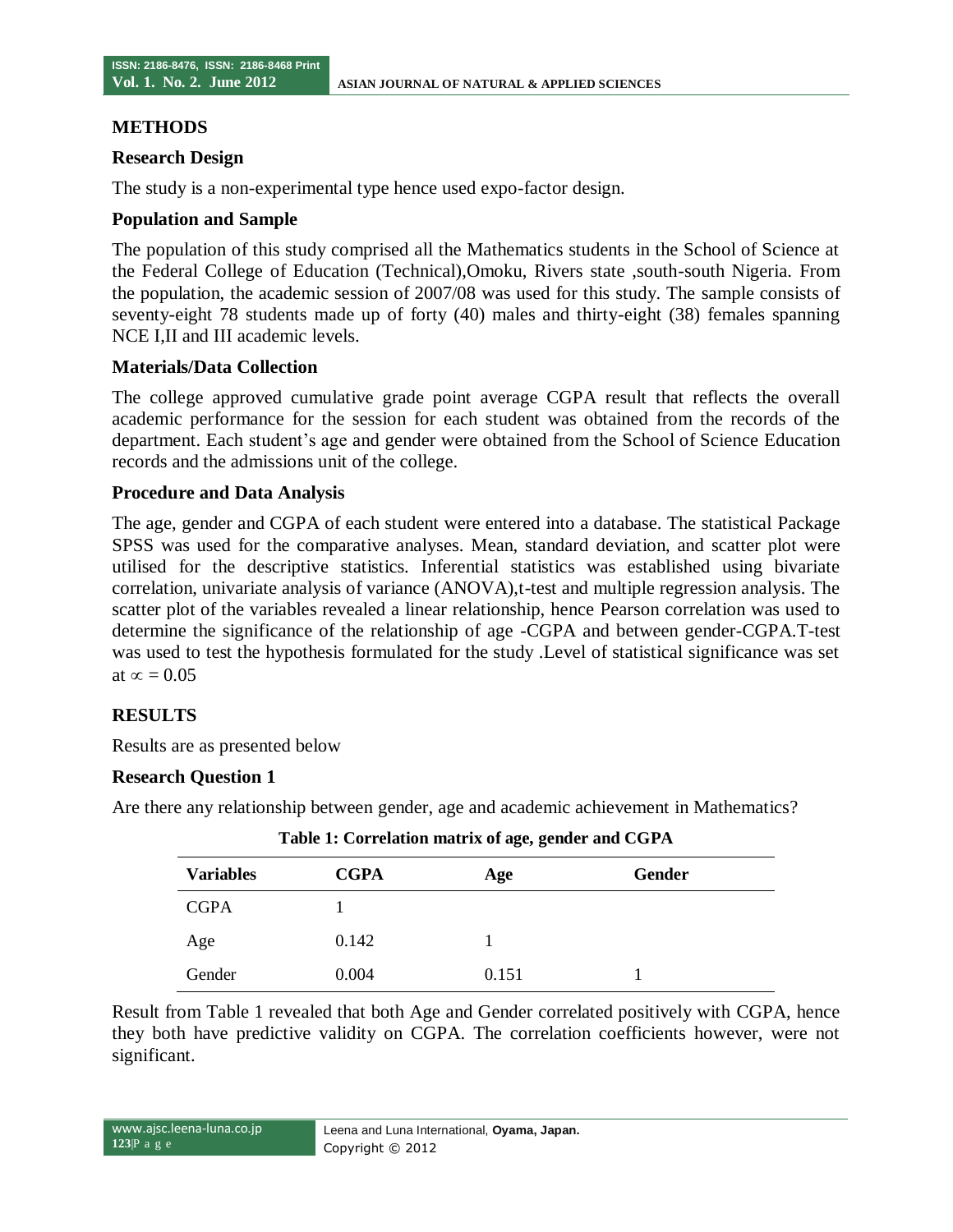## **Research Question 2**

What is the individual contribution of each of the two predictor variables: gender and age to students' performance?

|                  | Age   | Gender |
|------------------|-------|--------|
| Multiple R       | 0.142 | 0.004  |
| R square $(R^2)$ | 0.020 | 0.000  |
| % Contribution   | 2%    | 0%     |

|  | Table 2: Percentage contribution of Age, Gender on CGPA |  |  |
|--|---------------------------------------------------------|--|--|
|  |                                                         |  |  |

Table 2 revealed that Age contributed only 2% to the variance observed in CGPA while Gender contributed 0%.

| Variables | <b>Standard</b> | <b>Beta values</b> |          | <b>Significance</b> |
|-----------|-----------------|--------------------|----------|---------------------|
| Age       | 0.031           | 0.145              | 1.259    | 0.213               |
| Gender    | 0.214           | $-0.018$           | $-0.154$ | 0.878               |

**Table 3:Relative contribution of each of the variables and their significance**

### **Research Question 3**

What is the combined contribution of the two predictor variable to students' academic achievement in Mathematics?

| Multiple $R=0.143$                                                     |                           |  |       |       |                      |  |  |
|------------------------------------------------------------------------|---------------------------|--|-------|-------|----------------------|--|--|
| R square $=0.021$                                                      |                           |  |       |       |                      |  |  |
| Adjusted R square= $-0.006$                                            |                           |  |       |       |                      |  |  |
|                                                                        | Standard Error= $0.93462$ |  |       |       |                      |  |  |
| $ANOVA^b$                                                              |                           |  |       |       |                      |  |  |
| df<br>F<br><b>Significance</b><br>Sum of squares<br><b>Mean square</b> |                           |  |       |       |                      |  |  |
| Regression                                                             | 1.377                     |  | 0.689 | 0.788 | $0.458$ <sup>a</sup> |  |  |

a. Predictor (constants), Age, Gender

Total 66.891 77

Residual 65.514 75 0.874

b. Dependent Variable: CGPA

Results in Table 4 shows that the predictor variables jointly account for 2.1% of the variance observed in students CGPA, the result is however not significant.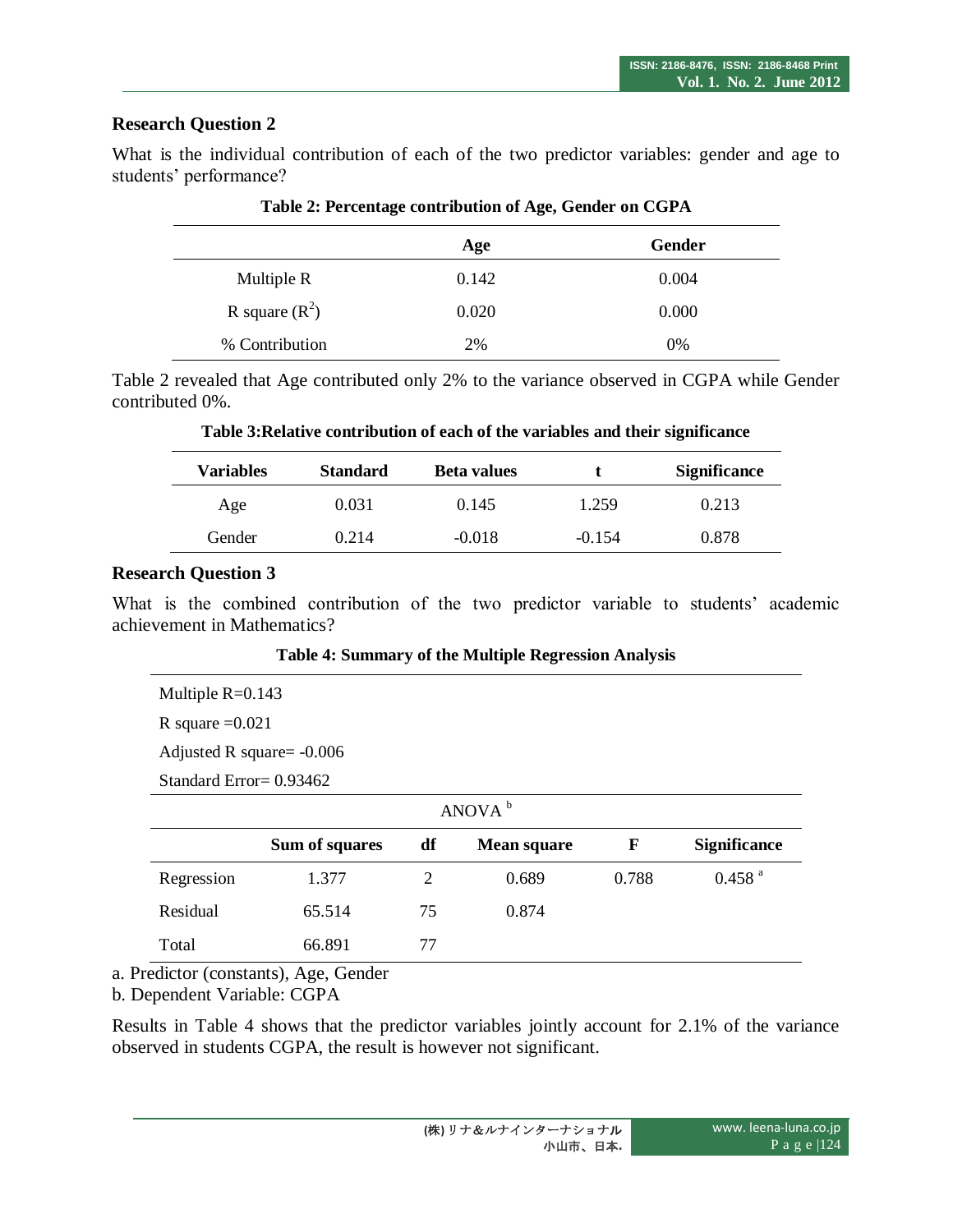### **Research Hypothesis**

 $H<sub>01</sub>$ :There is no significant difference in the academic performance of female and male mathematics students of F.C.E. (Tech.),Omoku in 2007/08 session

| <b>Sex</b> | N  | Mean Std df  |     |    | $t_{cal}$ | $t_{\rm crit}$ | Decision on hypothesis |
|------------|----|--------------|-----|----|-----------|----------------|------------------------|
| Female     |    | 38 2.30 4.27 |     | 76 | 0.09      | 2.0            | Accept                 |
| Male       | 40 | 2.19         | 5.2 |    |           |                |                        |

**Table 5:Mean rating, standard deviation and t-analysis of Mathematics students**

The result in table 5 revealed that tcalculated was 0.09 which is lesser than critical t-value of 2.0 indicating acceptance of  $H<sub>01</sub>$ . Hence, gender was insignificant in the academic performance of Mathematics students in the 2007/2008 session.

### **DISCUSSIONS**

In 2007/2008 session the department of Mathematics/Computer Education, recorded thirty –eight females and forty males. The highest and lowest ages for females and males were 35 & 15years , and 30 & 15years respectively. The highest and lowest CGPA for females and males were 4.58 & 0.65 and4.53 &0.88 respectively. Findings from the study revealed that the two predictorvariables age and gender had low positive correlation (r= 0.142 & 0.004) respectively on CGPA of Mathematics students .However, the result was not significant at 0.05 confidence interval. This implies that both age and gender were positively related to CGPA of the students. Russell, Barfield, Turnbull, Leibach and Pretlow (2008) also recorded a low correlation coefficient ( $r = 0.07$ ) between age and GPA of Registered health information administrator RHIA certificate examination scores. Also, Yousefi, et al(2010)recorded a low correlation coefficient (r= 0.22) between age and academic achievement among 400 Iranian students in the age range of 15-19years. From Table 2, Age was a better contributor to the variance in CGPA of the students at only 2 %, while gender did not contribute anything at 0%. Owolabi and Etuk-iren (2009) recorded a low positive correlation 1.3% variance between gender and academic achievement of Pre-NCE Mathematics students. However, Olayemi (2009) reported an insignificant low negative correlation  $(r = -0.143)$  with 4.6% variance for genderacademic achievement of Physical Chemistry students of F.C.E (Tech.), Akoka. Using multiple analyses of variance, (MANOVA), De Paula and Hlawaty (2004) reported a statistical significant relationship for their four two-way interactions of age-country, gender-country, achievementcountry and achievement-age. Using the extended-Fisher application, for the three levels of ages 13-, 15-, and 17-year olds, they illustrated a significant difference on the 22-dependent learning styles.

The Beta values from Table 3 can be used to express mathematically the combined influence and contribution of the Variables thus:

 $y = 0.15x_1 - 0.018 x_2$ 

$$
y = CGPA
$$
,  $x_1 = Age$ ,  $x_2 = gender$ 

Table 5 revealed a lesser t-value than the critical t-value. So, gender is not significant in the academic achievement between females and males in the department. Equally, Abubakar and Eze (2010) ,Abubakar and Ejimaji (2010),Abubakar and Ihiegbulem (2010) ,Abubakar and Uboh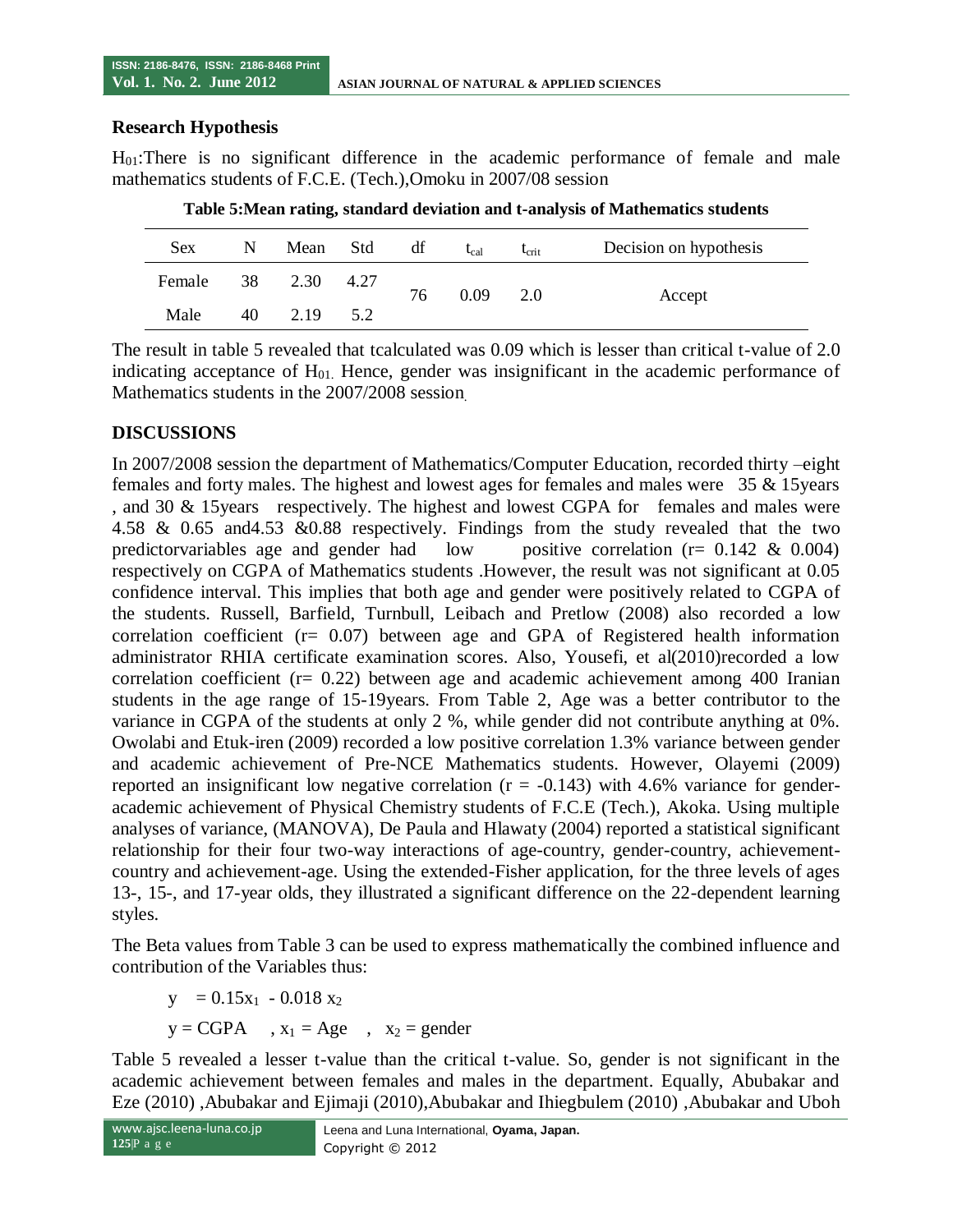(2010) have all reported no statistical gender differences in Mathematics, Chemistry ,Integrated Science and the overall School Science students of F.C.E. (Tech.),Omoku, Rivers state in the 2007/2008 session. On the contrary, Yousefi et al (2010),reported a significant gender difference in academic achievement of Iranian students. Akinsola et al (2007) recorded no gender difference in procrastinatory behaviours and academic achievements between males and female students of University of Ibadan and University of Lagos.

## **CONCLUSION**

This research contributed to the broad understanding of the connectedness of observable traits: age and gender on academic achievement of Mathematics students. It sought to establish the significance and relational effect of age and gender on Mathematics students' academic achievement (CGPA).The data have provided evidence of a positive correlation between ageacademic achievement and gender-academic achievement .Both age and gender were insignificant in academic achievement of the students but age was the better contributor to academic achievement. This findings reiterate the success of the increasing clamour for gender equity at all levels of education which the Millennium development goals advocates for and in line with the Federal Government's 7-point agenda of a qualitative and functional education at all educational level towards improving the teaching of Mathematics

## **RECOMMENDATION**

Based on the findings from the study, it is recommended that for further studies, more predictive variables be added to age and gender so as to ascertain more significant predictors of academic achievements of Mathematics students .There is the need to keep learners firmly anchored on a set of human values; to teach young teachers how to process the vast variety of information so that they pick up Mathematical knowledge that are qualitative and functional to themselves and the society at large. Interactive approaches and activities should be put in place to address our foremost concern of strengthening the moral fibre of our learners and opportunities inside the classroom and within classroom that will help them acquire life-long skill and imbibe esteemed principles and values, all these go a long way in improving the teaching of Mathematics for the attainment of the 7-point agenda of the federal government.

### **REFERENCES**

Abubakar, R. B. and Eze, F. B. (2009). Female students academic performance Mathematics at Federal College of education (Technical), Omoku, Rivers State. *InternationalJournal of Social and Policy Issues* 6(1 & 2),48-53

Abubakar,R.B. and Alao, A.A. (2010).Gender and Academic performance of College Physics Students: A case study of department of Physics/Computer Science education, Federal college of Education (Technical) Omoku, Nigeria. *Journal of Research in Education and Society: International Perspective* 1(1), 129-137

Abubakar, R. B. and Ihiegbulem, V. N. (2010).Vision 20:2020 and Gender equality: Appraising academic performance of Integrated Science students. 3<sup>rd</sup> Annual conference Journal of *School of Business and Management Technology 1(2), 58-63*

Abubakar, R.B. and Ejimaji, U.E. (2010).Gender differences in Academic and enrolment gaps of College Chemistry Students. Int. *Journal of Research in Education (1&2), 12-16*